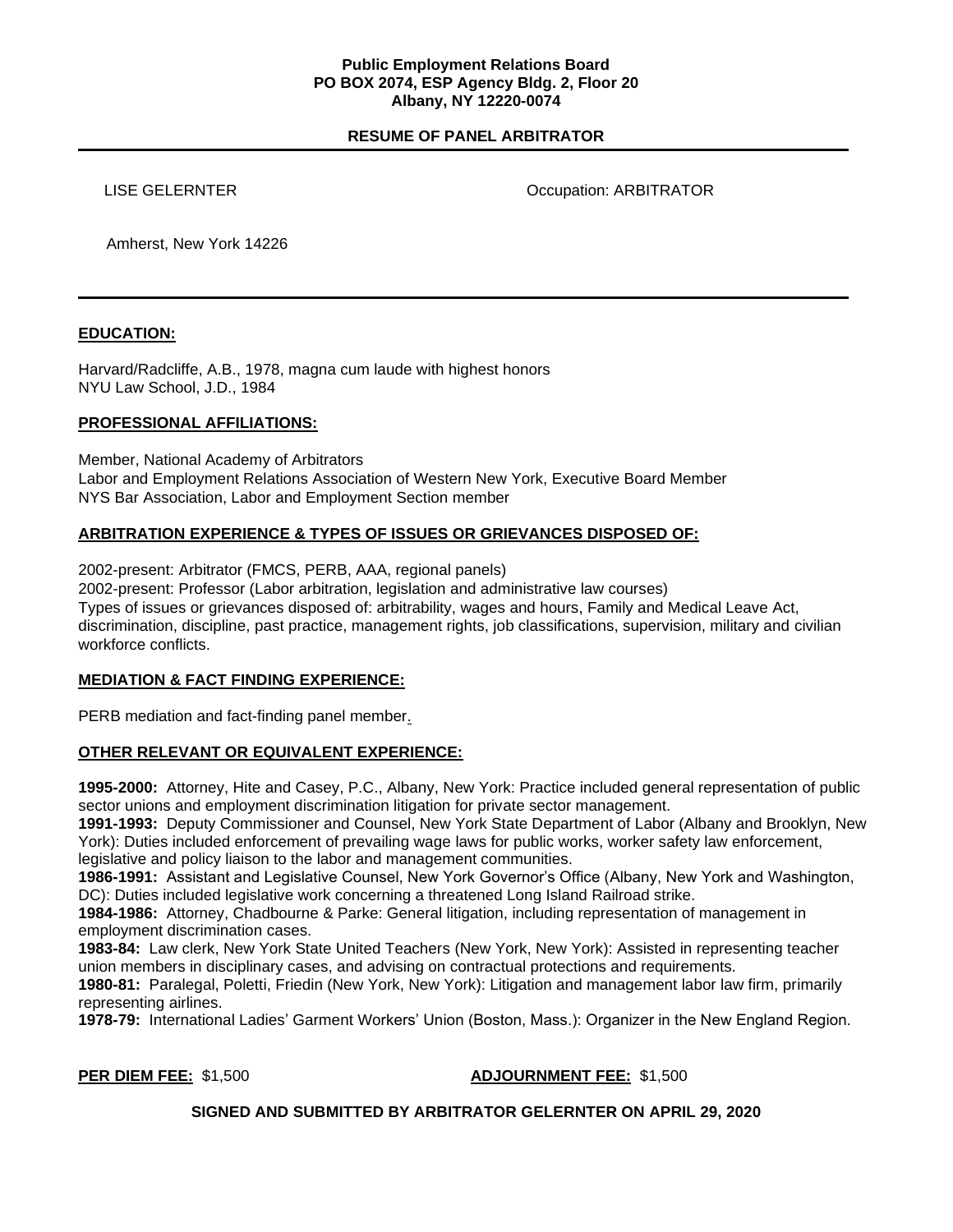## **Public Employment Relations Board PO BOX 2074, ESP Agency Bldg. 2, Floor 20 Albany, NY 12220-0074**

## **BILLING DISCLOSURE STATEMENT**

#### ARBITRATOR'S NAME: **LISE GELERNTER**

The following is a description of my fees and expenses:

## A) HEARING TIME.

- (1) My per diem is **\$1500** for each day or any part thereof spent hearing a case.
- (2) If a hearing day exceeds **10** hours, I charge:
	- \_\_\_\_\_ a second full per diem \_\_\_**X**\_ a prorated per diem
	- \_\_\_\_ no additional charge \_\_\_\_\_\_\_ other (describe)
- (3) Additional comments:

## B) STUDY TIME.

- (1) I charge **\$1500** for each day spent in preparation of the opinion and award.
- (2) This charge **X** will will not be prorated for partial days devoted to such preparation.
- (3) Additional comments:

### C) TRAVEL TIME AND EXPENSES.

(1) When travel time plus hearing time exceeds \_**10**\_\_ hours in a calendar day:

**Not applicable (no additional charge)** 

- \_\_\_**X**\_\_ I charge as follows (describe): **A PRORATED FEE OF \$200/HOUR**
- (2) I charge for actual, travel-related expenses incurred in connection with the case \_**X**\_\_YES \_\_\_\_ NO.

Where appropriate, a mileage charge for auto travel will be billed at:

- **X** Prevailing IRS rate \_\_\_\_\_\_\_\_\_\_\_\_\_\_\_\_\_ Other (describe):
- (3) When the scheduled hearing day(s) requires an overnight stay:

\_\_**X**\_ There is no charge, other than for lodging and subsistence.

\_\_\_\_\_ I charge as follows (describe):

(4) Additional Comments: